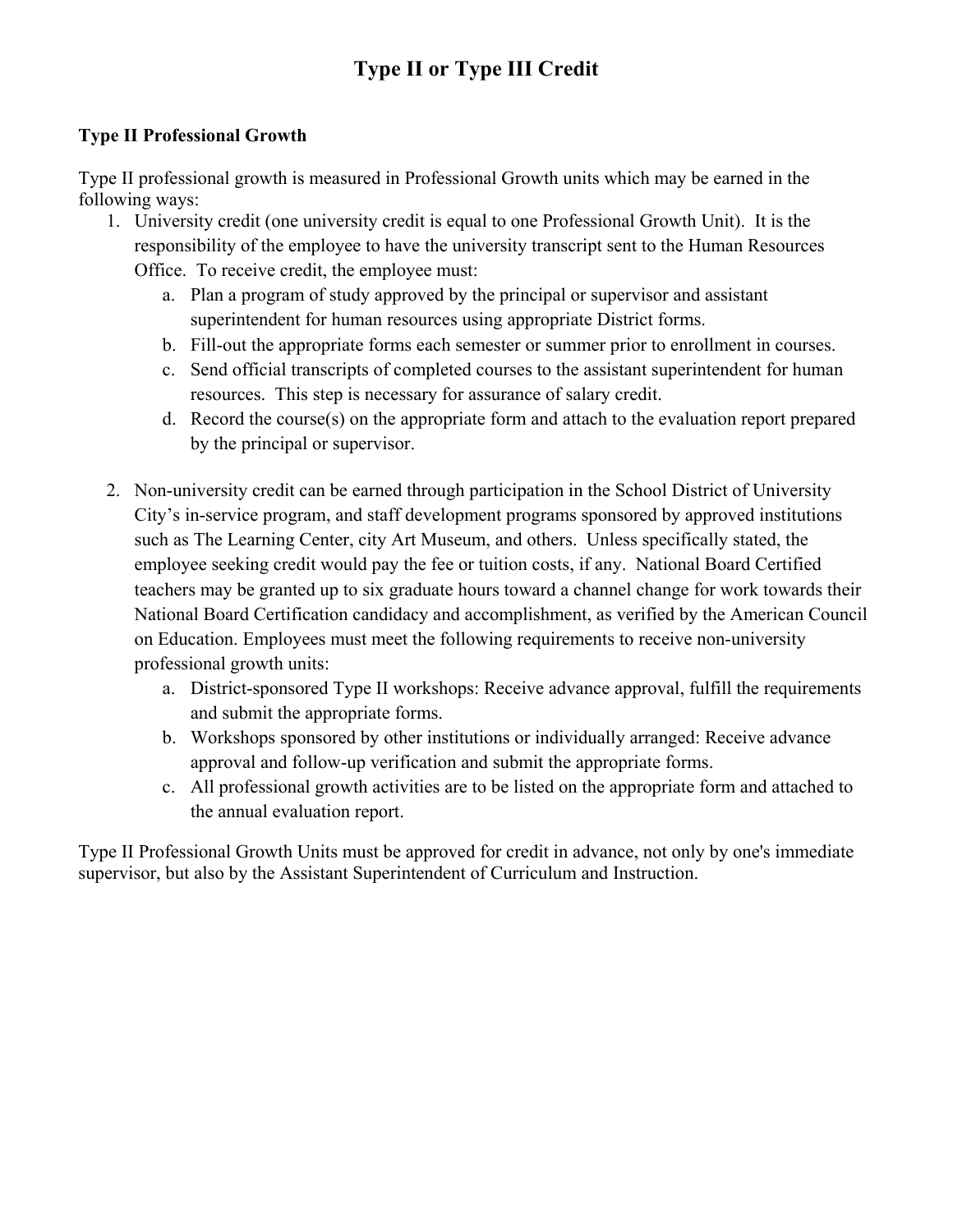### **Type III Professional Growth**

Type III professional growth is measured in Professional Growth units which may be earned in the following way:

- 1. Service on a District-level committee that requires a minimum of sixteen (16) hours of participation and at least thirty-two (32) hours of individual or subcommittee preparation. Each such committee can provide one (1) Type III unit per school year.
- 2. Service as Mentor for a new employee who is in the first or second year in the profession. The Mentor may opt for Type III credit each year instead of the monetary stipend which is granted to Mentors. (Unless Type III Credit is requested within ten working days after becoming a Mentor, the teacher will receive the stipend.) Service as a Mentor requires a minimum of sixteen (16) hours beyond the school day and at least thirty-two (32) additional hours assisting a new teacher in preparing a two-year Professional Growth Plan and performing other duties.
- 3. Service as a Buddy for a practicing teacher (more than two years of previous experience) who is in the first year of teaching in the School District of University City that requires a minimum of sixteen hours (16) beyond the school day and at least thirty-two (32) additional hours assisting the teacher in becoming oriented to the District.
- 4. Sponsorship of a school club or activity not eligible for an Extra Service Contract. The club or activity must have prior approval of the principal and the Assistant Superintendent for Curriculum and Instruction, meet after school, on weekends and/or vacation periods; involve students drawn from across levels and/or classes beyond the teacher's usual teaching group; and call for specialized skills or leadership qualities on the part of the sponsor as evidenced by experience, interest or talents, as recognized by the principal. Each Type III Unit requires a minimum of thirty-two (32) hours of student contact beyond the normal school day. Sponsorship hours are cumulative during the current school year only and do not carry over from one school year to the next. Time and effort logs are to be maintained by the teacher/sponsor, verified by the principal and forwarded to the Department of Curriculum and Instruction.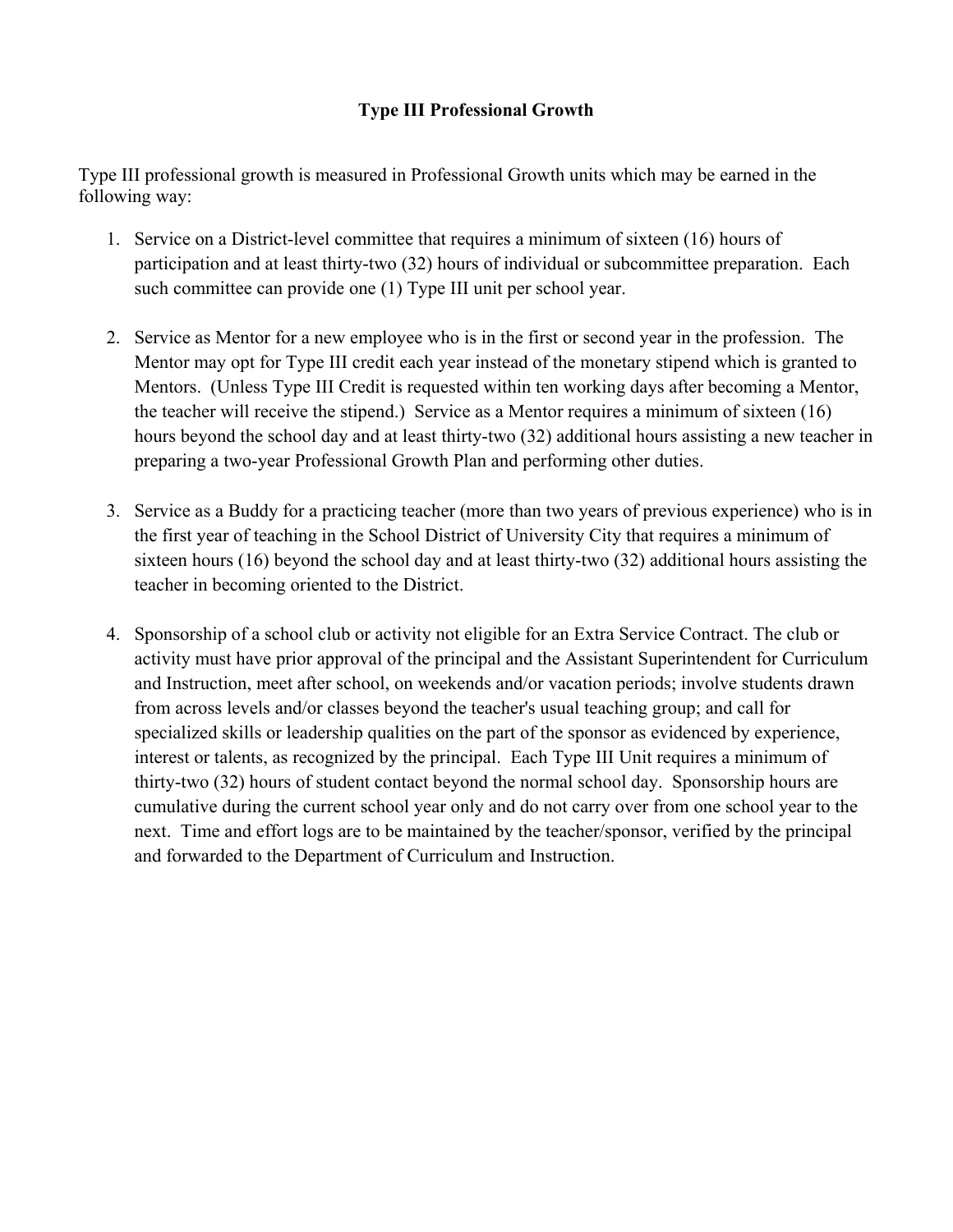

DEPARTMENT OF CURRICULUM & INSTRUCTION

**Type II Professional Growth Pre-Approval Form**

| To: The Office of Curriculum & Instruction       | Date: _________________________ |
|--------------------------------------------------|---------------------------------|
|                                                  |                                 |
|                                                  |                                 |
|                                                  |                                 |
|                                                  |                                 |
|                                                  |                                 |
|                                                  |                                 |
| Principal                                        |                                 |
|                                                  |                                 |
| Subject: Type II In-service/Workshop Credit      |                                 |
|                                                  |                                 |
|                                                  |                                 |
|                                                  |                                 |
|                                                  |                                 |
|                                                  |                                 |
|                                                  |                                 |
|                                                  |                                 |
|                                                  |                                 |
|                                                  |                                 |
| Asst. Superintendent of Curriculum & Instruction |                                 |

The Office of Curriculum & Instruction has pre-approved your request for Type II credit by completing 16 hours of inservice/workshop plus 32 hours of implementation with students for each earned credit.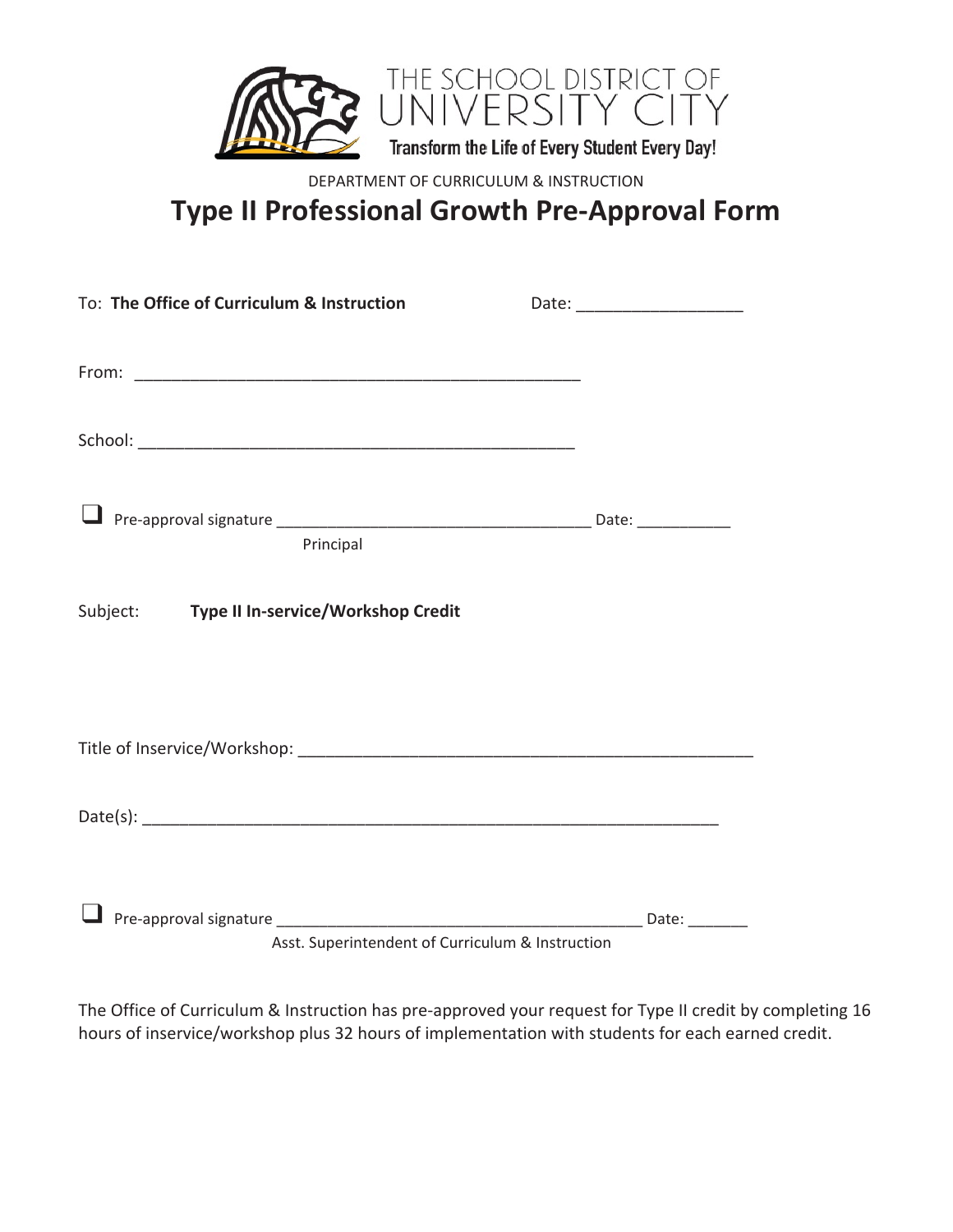

# **Type III Professional Growth Pre-Approval Form**

| To: The Office of Curriculum & Instruction |                                                  | Date: ________________________ |
|--------------------------------------------|--------------------------------------------------|--------------------------------|
|                                            |                                                  |                                |
|                                            |                                                  |                                |
|                                            |                                                  |                                |
|                                            |                                                  |                                |
|                                            |                                                  |                                |
| Principal                                  |                                                  |                                |
|                                            |                                                  |                                |
| Subject: Type III Committee Work           |                                                  |                                |
|                                            |                                                  |                                |
|                                            |                                                  |                                |
|                                            |                                                  |                                |
|                                            |                                                  |                                |
|                                            |                                                  |                                |
|                                            |                                                  |                                |
|                                            | Asst. Superintendent of Curriculum & Instruction |                                |
|                                            |                                                  |                                |
|                                            |                                                  |                                |
|                                            | Asst. Superintendent of Curriculum & Instruction |                                |

The Office of Curriculum & Instruction has pre-approved your request for Type III credit by completing 16 hours of committee work plus 32 hours of assigned work outside of committee meetings for the credit earned.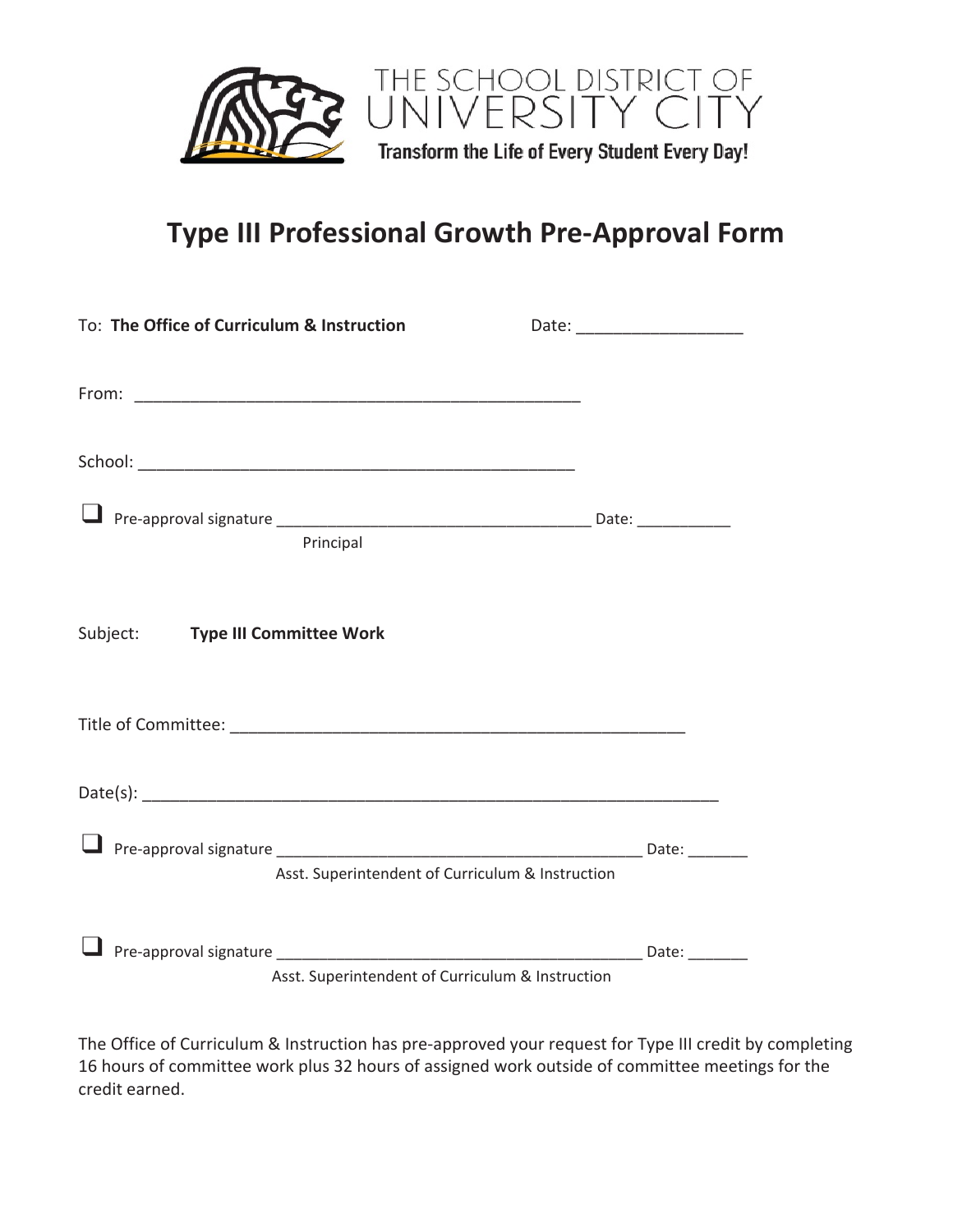

### DEPARTMENT OF CURRICULUM & INSTRUCTION **Professional Growth Credit: Type II Completion Form**

| To: | The Department of Curriculum & Instruction |
|-----|--------------------------------------------|
|-----|--------------------------------------------|

Subject: **Type II In-service/Workshop Credit Completion**

Purpose of Form: **To send directly to this office after completion of Type II workshops. Once this office has verified the credit, this form will be forwarded to the Office of Human Resources.**

I have completed 16 hours of in-service/workshop instruction plus 32 hours of implementation with students for each earned credit. The workshop was approved in advance by my principal along with the Office of Curriculum & Instruction using the Pre-Approval Form.

|                              | (i.e.: Summer, Fall or Spring Semester / Year)                    |      |
|------------------------------|-------------------------------------------------------------------|------|
|                              |                                                                   |      |
| 16 Hours of In-class         |                                                                   |      |
|                              |                                                                   |      |
|                              | Workshop Presenter Signature                                      | Date |
| 32 hours of Utilization      |                                                                   |      |
|                              |                                                                   |      |
|                              | Principal or Supervisor Signature                                 | Date |
|                              | Forward to Department of Curriculum & Instruction when completed. |      |
| For office use only:         |                                                                   |      |
| Participation & Utilization  |                                                                   |      |
| Verified and Forwarded       |                                                                   |      |
| to Office of Human Resources |                                                                   |      |
|                              | Asst. Superintendent of Curriculum & Instruction Signature        | Date |